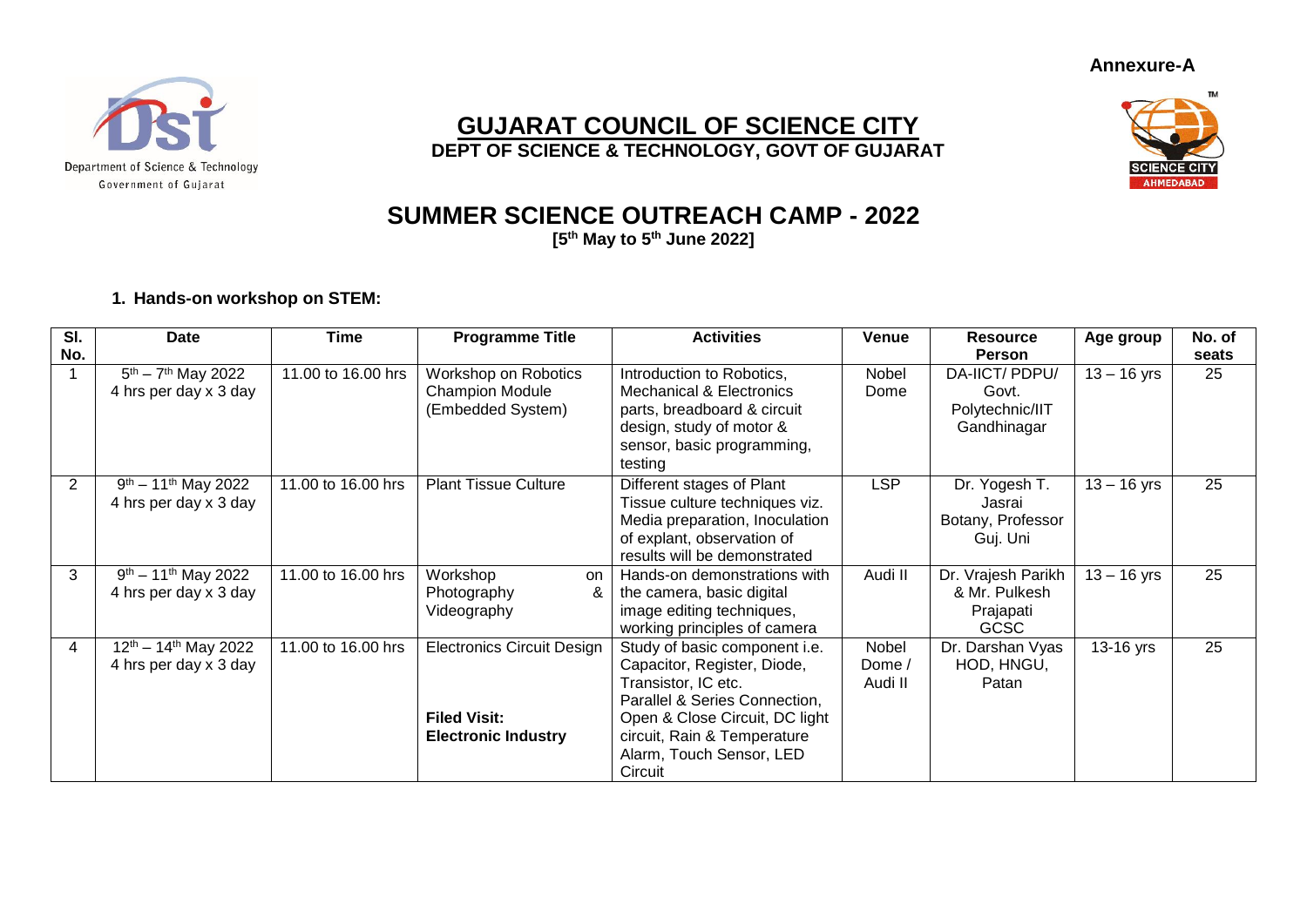| 5              | $12^{th} - 14^{th}$ May 2022<br>4 hrs per day x 3 day               | 11.00 to 16.00 hrs | Workshop<br>Science<br>on<br>Journalism                                                          | How to write science blogs,<br>article, research papers etc. in<br>magazine, newspaper,<br>research journal and any other<br>sources of science<br>communication. | Audi I         | Dr. Darshan<br>Trivedi<br><b>HOD &amp; Professor</b><br><b>MICA</b><br>Ahmedabad  | $16 - 18 + yrs$       | 25              |
|----------------|---------------------------------------------------------------------|--------------------|--------------------------------------------------------------------------------------------------|-------------------------------------------------------------------------------------------------------------------------------------------------------------------|----------------|-----------------------------------------------------------------------------------|-----------------------|-----------------|
| 6              | $16^{th} - 18^{th}$ May 2022<br>4 hrs per day x 3 day               | 11.00 to 16.00 hrs | Internet of Things (IoT)<br>Technology<br>Home<br>on<br>Automation                               | Introduction to IoT<br>Introduction to Arduino,<br>Demo on different Home<br>automation projects                                                                  | Nobel<br>Dome  | Prof from DDU<br>LD Engineering /<br>Mr. Urvish Soni,<br>Govt. Polytechnic        | $13 - 16$ yrs         | 25              |
| $\overline{7}$ | $16^{th} - 18^{th}$ May 2022<br>4 hrs per day x 3 day               | 11.00 to 16.00 hrs | Workshop on<br>West to Best                                                                      | Making of science models<br>(working / static) from the west<br>of paper, plastic, meta etc.l                                                                     | Audi II        | Dr. Vrajesh Parikh<br><b>General Manager</b><br>Science<br>popularization<br>GCSC | 13-16 yrs             | $\overline{25}$ |
| 8              | $19^{th} - 21^{st}$ May 2022<br>4 hrs per day x 3 day               | 11.00 to 16.00 hrs | <b>Telescope Making</b>                                                                          | Introduction of telescope,<br>identification and study of<br>various parts, assembling,<br>testing etc.                                                           | Audi I         | Dr. Abhay Kothari<br>Manthan<br>Education                                         | $\overline{1}$ 4+ yrs | 25              |
| 9              | $23^{\text{rd}} - 25^{\text{th}}$ May 2022<br>4 hrs per day x 3 day | 11.00 to 16.00 hrs | Demonstration<br>on<br>Chemistry                                                                 | Fun with Chemistry<br><b>Wonders of Chemistry</b><br><b>Consumer Chemistry</b><br><b>Chemical Reaction</b>                                                        | Aud II         | Dr. Ghanshyam<br>Mehta, CSC,<br>Surendranagar                                     | $12 - 16$ yrs         | 25              |
| 10             | $26^{th} - 28^{th}$ May 2022<br>4 hrs per day x 3 day               | 11.00 to 16.00 hrs | Life Cycle of Butterfly                                                                          | Identification of Butterfly,<br>Understanding of different<br>stages of Butterfly                                                                                 | LSP            | <b>Shri Shivam Bhatt</b><br>Biodiversity<br>Consultant                            | $8 - 12$ yrs          | 25              |
| 11             | $26^{th} - 28^{th}$ May 2022<br>4 hrs per day x 3 day               | 11.00 to 16.00 hrs | Workshop on Computer<br>making<br>tools<br>Game<br>(Code<br>and<br>Design<br>Games with Scratch) | Students explore programming<br>concepts through the<br>development of animations<br>and games                                                                    | Audi I         | Nirma University /<br><b>DA-IICT</b>                                              | $13 - 15$ yrs         | 25              |
| 12             | $30^{th} - 31^{st}$ May 2022<br>4 hrs per day x 2 day               | 11.00 to 16.00 hrs | Learning of Mathematics                                                                          | Matlab, 3D Modeling, School<br>Geometry                                                                                                                           | Aud I          | Mr. Mumukshu<br>Harshid, PDPU,<br>G'nagar                                         | $13 - 15$ yrs         | 25              |
| 13             | $1st - 3rd$ June 2022<br>4 hrs per day x 3 day                      | 11.00 to 16.00 hrs | <b>Explore the Botany</b>                                                                        | Identification of flora and fauna                                                                                                                                 | Nature<br>Park | Dr. Manisha<br>Desai, HOD,<br><b>Bhavans College</b>                              | $11 - 13$ yrs         | 25              |